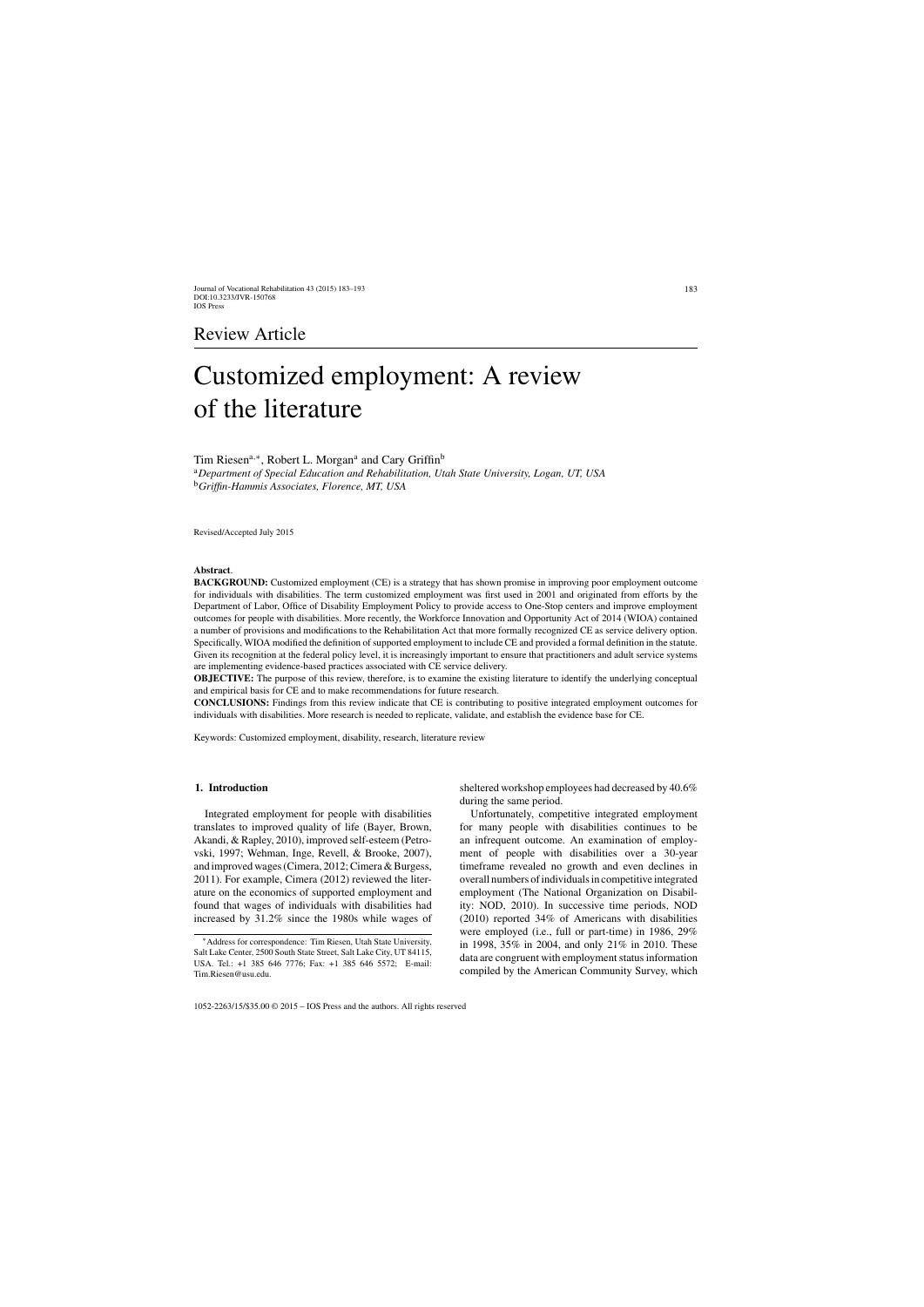reported only 21.7% of adults with disabilities were employed compared to 64.9% of adults without disabilities (U.S. Census, 2012). Integrated employment rates for individuals with more significant disabilities have remained consistently low and even appear to be declining for some populations. For example, in recent years, Butterworth et al. (2014) found a troubling 6.2% decline in integrated employment placements for people with intellectual and developmental disabilities receiving day supports from state agencies with only 18.4% of this population currently working in integrated employment.

Customized employment (CE) is a strategy that has shown promise in assisting individuals with more significant disabilities to obtain meaningful employment. CE first emerged in 2001 when the U.S. Department of Labor, Office of Disability Employment (ODEP) began to examine methods to improve employment outcomes for people with disabilities who accessed One Stop Career centers (Wehman et al., 2007). The initial definition of CE highlighted the importance of individualizing the relationship between employees and employers so both needs were being met. The definition also stated that CE was "based on individual determination of the strengths, needs, and interests of the person with a disabilities, and is designed to meet the specific needs of the employer" (Federal Register, 2002, p. 43154-43149).

Recently, the Workforce Innovation and Opportunity Act of 2014 (WIOA) contained amendments designed to improve employment outcomes for people with disabilities. Specifically, WIOA amended the Rehabilitation Act to define competitive integrated employment as full or part-time work at minimum wage or higher where workers with disabilities were fully integrated with workers without disabilities. WIOA also modified the definition of supported employment to include CE. The statute defined CE as "competitive integrated employment, for an individual with a significant disability that is based on an individualized determination of the strengths, needs, and interests of the individual with a significant disability, and is designed to meet the specific abilities of the individual with a significant disability and the business needs of the employer." (p. 1634). The Act also outlined specific strategies for implementation of CE including (a) exploring jobs with the individual; (b) working with employers to facilitate placement including, customizing a job description based on current employer needs or on previously unidentified and unmet employer needs; (c) developing a set of job duties, a work schedule, and job arrangement, along with specifics of supervision (including performance evaluation review), and determining a job location; (d) representing a professional chosen by the individual, or self-representation of the individual in working with an employer to facilitate placement; and (e) providing services and supports at the job placement (P. L. 113–128).

Indeed, from a policy perspective, CE is considered a viable strategy leading to integrated employment. Additionally, recent and ongoing actions by the Department of Justice (e.g. U.S. v. Rhode Island, 2014) indicated a clear preference for providing employment supports and services to individuals with disabilities in the most integrated employment setting. Employment First initiatives required that integrated employment placements be the first service option for individuals with disabilities, including those with severe disabilities (Hoff, 2013). As of 2015, there were 32 states with formal policy actions and 46 states with some type of policy action related to Employment First (APSE, 2015). Given the legal and policy initiatives calling for more integrated employment options for individuals with significant disabilities, it is increasingly important for researchers and practitioners to be apprised of empirically substantiated practices that promote integrated outcomes. Since CE has emerged as a strategy to support people with more significant disabilities obtain employment, one would assume that it has undergone extensive research showing reliable evidence for improving integrated employment outcomes. The purpose of this review, therefore, was to examine the existing literature on CE to identify the underlying conceptual and empirical basis.

# **2. Method**

We conducted an electronic search of articles on CE published between 2001 and 2015 using Academic Search Premier and the PsychINFO, ERIC, and Education Abstract electronic databases using the key words *customized employment* and *disability*. Abstracts were screened to be included in the review using the following criteria: (a) publications in a peer-reviewed journal in the U.S., (b) description of CE for people with disabilities, including components of the CE procedures, (c) elucidation of policy related to CE, and (d) procedures implemented in the U.S. We classified articles into two categories: non-data and data-based research. Non-data articles included descriptions of CE models or practices but without methods, participant,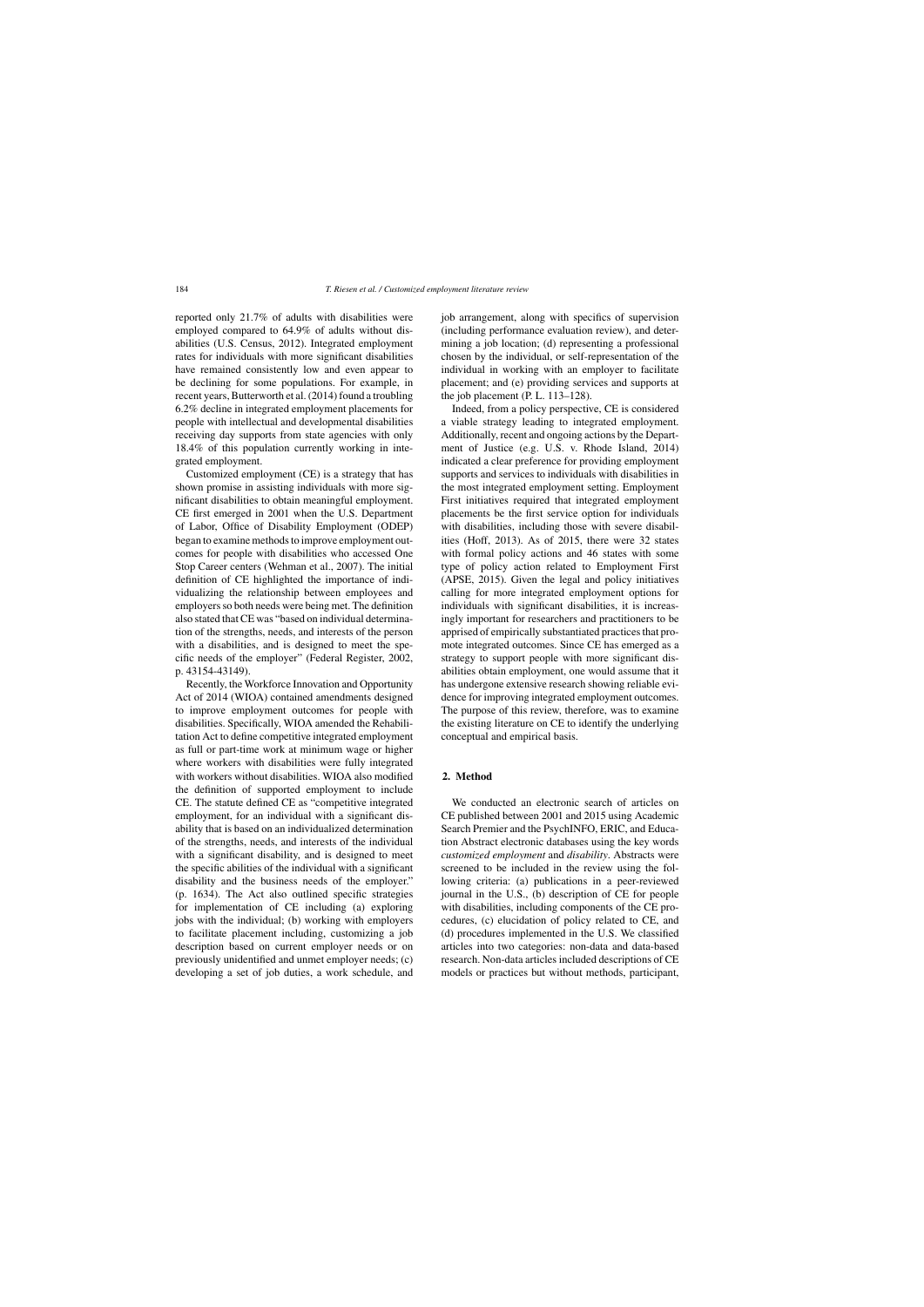or outcome data summaries. Data-based research articles included those generating descriptive data outcome summaries or individual, group experimental, or quasiexperimental data.

# **3. Results**

Based on the search and screening criteria, we reviewed 25 articles. Fifteen of these articles were non-data articles. That is, they described models, characteristics of CE, or implementation of programs but without supplying data on effects or outcomes. The remaining articles were pre-experimental or survey studies yielding data on some aspect of CE. Table 1 provides information about all articles reviewed.

# *3.1. Non-data based articles on CE*

A total of 15 non-data based articles were published between 2006 and 2015. Five of the articles described how CE was implemented with transition-aged individuals, nine provided a general overview customized employment practices and one provided a description of a CE systems change initiative.

*CE and transition.* Brown (2009) described the Individualized Career Planning Model developed for youth with developmental and/or physical disabilities adapted to meet the unique needs of youth with psychiatric disabilities. The goals of the model were as follows: (a) use customized transition planning, work experiences, and employment opportunities to promote paid community-based employment; (b) develop and incorporate alternative resources that increase consumer and family choices over specific services into transition planning; and (c) develop linkages between agencies such a vocational rehabilitation, developmental disabilities, workforce services, and schools. The author described the process of discovery which consisted of developing a vocational profile for the youth with a disability and conducting customized planning meetings. Information about developing a representational portfolio, negotiating a job, planning for ongoing supports, and analyzing benefits was also described. Brown provided a description of the model in action for one student in a small rural town. Importantly, Brown recommended future research including evaluation of randomized trials of the Individualized Career Planning Model and development of a fidelity scale to measure implementation of CE.

Certo and Luecking (2006) described a model of transition service delivery for transition-aged youth with significant disabilities using CE strategies. The model called for a blend of resources to help students obtain employment prior to exiting school and to maintain employment after exit through ongoing support. The article described how pairing the service integration model with CE strategies would improve outcomes. Specifically, the authors recommended that customized job development be used to negotiate with employers the jobs for transition-aged students with disabilities. Certo and Luecking also provided a case study of a transition-aged youth who used a blend of resources to find a customized job. No outcome data were reported in the case study. The authors discussed a number of implications for practitioners. First, connections and planning between vocational adult service agencies and schools must occur early. Second, collaboration between agencies and school systems must "stretch" the resources of each system. Third, both vocational rehabilitation and community service providers should benefit when they work with consumers who were employed. Fourth, collaboration eliminated referrals to sheltered employment. Finally, identifying and negotiating customized work tasks created more employment opportunities for transition-aged youth who were perceived to be unemployable.

The Individualized Career Planning Model (Condon & Callahan, 2008) was designed for transition-aged youth with disabilities between ages of 14 and 21. The salient features of the model included: (a) CE opportunities, (b) entrepreneurial options or self-employment opportunities, (c) utilization of Social Security Work Incentives, and (d) linkages with adult agencies. The model was designed to align and be implemented within the existing school system structure. The authors described the discovery process and how to develop vocational profiles, conduct CE planning meetings, include discovery information in the Individualized Education Program (IEP), use representation portfolios, and develop a training and support plan. Condon and Callahan provided a description of how the model was implemented in Montana schools with recommendation on how to improve the model.

Phillips et al. (2009) described a project designed to implement customized employment for six rural special education transition students. The project trained special education teachers, occupational therapists, and vocational rehabilitation professionals to implement CE. Specifically, individuals were trained to conduct discovery, work exploration, strength-based profiles,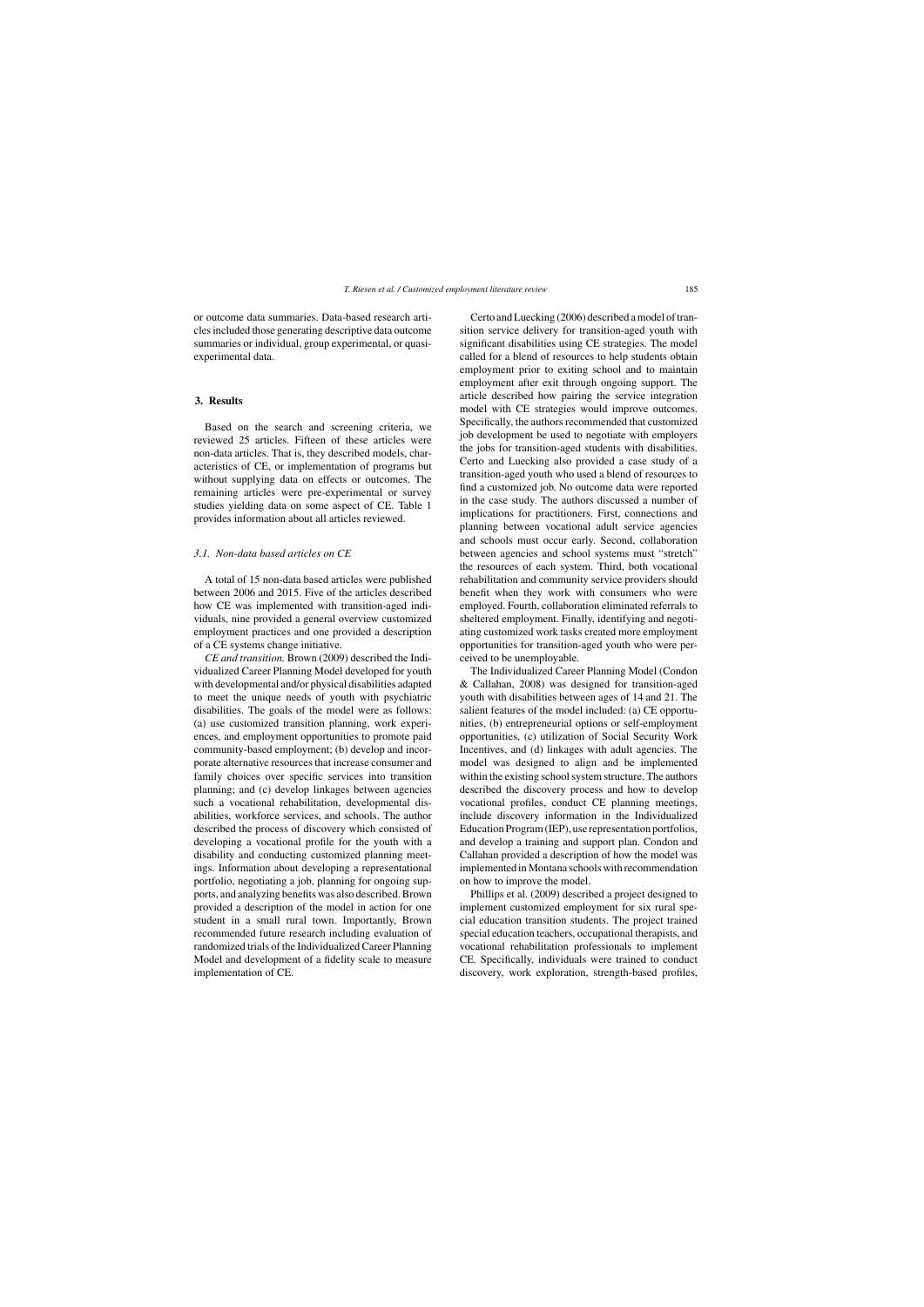| Author (year)                                                                                   | Title                                                                                                                                                                                                                               | Journal                                                         | Article Type |            |
|-------------------------------------------------------------------------------------------------|-------------------------------------------------------------------------------------------------------------------------------------------------------------------------------------------------------------------------------------|-----------------------------------------------------------------|--------------|------------|
|                                                                                                 |                                                                                                                                                                                                                                     |                                                                 | Non Data     | Data-Based |
| Brown, K. (2009).                                                                               | Connecting youth and communities:<br>Customized career planning for<br>youth with psychiatric disabilities.                                                                                                                         | Journal of Sociology & Welfare, 36,<br>93-110.                  | $\mathbf X$  |            |
| Callahan, M., Griffin, C., &<br>Hammis, D. (2011).                                              | Twenty years of employment for<br>persons with significant<br>disabilities: A retrospective                                                                                                                                         | Journal of Vocational Rehabilitation,<br>35, 163-172.           | Χ            |            |
| Certo, N, J. & Luecking, R. G.<br>(2006).                                                       | Service Integration and School to<br>Work Transition: Customized<br>Employment as an Outcome for<br>Youth with Significant Disabilities.                                                                                            | Journal of Applied Rehabilitation<br>Counseling, 27 (4), 29-35. | X            |            |
| Citron, T., Brooks-Lane, N.,<br>Crandell, D., Brady, K.,<br>Cooper, M., & Revell, G.<br>(2008). | A revolution in the employment<br>process of individuals with<br>disabilities: Customized<br>Employment as the catalyst for<br>system change.                                                                                       | Journal of Vocational Rehabilitation,<br>28, 169-179.           |              | X          |
| Condon, E., & Callahan, M.<br>(2008).                                                           | Individualized Career Planning for<br><b>Students with Significant Support</b><br>Needs Utilizing the Discovery and<br>Vocational Profile Process,<br>Cross-Agency Collaborative<br>Funding and Social Security Work<br>Incentives. | Journal of Vocational Rehabilitation,<br>28, 85-96.             | Χ            |            |
| Elinson, L., Frey, W. D., Li, T.,<br>Palan, M. A., & Horne, R. L.<br>(2008).                    | Evaluation of customized<br>employment in building the<br>capacity of the workforce<br>development system.                                                                                                                          | Journal of Vocational Rehabilitation,<br>28, 141-58.            |              | X          |
| Fesko, S., Varney, E., DiBiase,<br>C., & Hippensiel, M. (2008).                                 | Effective partnerships: Collaborative<br>efforts that support customized<br>employment.                                                                                                                                             | Journal of Vocational Rehabilitation,<br>28, 159-168.           |              | X          |
| Griffin, C., Hammis, D., Geary,<br>T., & Sullivan, M. (2008).                                   | Customized Employment where we<br>are; where we're headed.                                                                                                                                                                          | Journal of Vocational Rehabilitation,<br>28, 135-139.           | Χ            |            |
| Harvey, J., Szoc, R., Rosa, M.D.,<br>Pohl, M., & Jenkins, J (2013).                             | Understanding the competencies<br>need to customize jobs: A<br>competency model for customized<br>employment.                                                                                                                       | Journal of Vocational Rehabilitation,<br>38, 77-89.             |              | X          |
| Heath, K. L. Ward, K, M., &<br>Reed, D. (2013).                                                 | Customized self-employment and the<br>use of discovery for entrepreneurs<br>with disabilities.                                                                                                                                      | Journal of Vocational Rehabilitation,<br>39, 32-27.             |              | X          |
| Jorgensen S. T.,<br>Dillahunt-Aspillaga, C., &<br>Kenney, C. (2015).                            | Integrating customized employment<br>practices with the vocational<br>rehabilitation system                                                                                                                                         | Journal of Vocational Rehabilitation,<br>42 (3), 201-208.       | X            |            |
| Inge, K. (2006).                                                                                | Customized employment: A growing<br>strategy for facilitating inclusive<br>employment.                                                                                                                                              | Journal of Vocational Rehabilitation,<br>24, 191-193.           | X            |            |
| Inge, K. J. (2007).                                                                             | Demystifying customized<br>employment for individuals with<br>significant disabilities.                                                                                                                                             | Journal of Vocational Rehabilitation,<br>26, 63-66.             | X            |            |
| Inge, K. J. (2008).                                                                             | Choice and customized employment:<br>A critical component.                                                                                                                                                                          | Journal of Vocational Rehabilitation,<br>28, 67-70.             | X            |            |
| Inge K., & Targett, P. (2006).                                                                  | Identifying job opportunities for<br>individuals with disabilities.                                                                                                                                                                 | Journal of Vocational Rehabilitation,<br>25, 137-139.           | X            |            |
| Inge, K. J., Target, P. (2008).                                                                 | Customized employment and<br>disclosure.                                                                                                                                                                                            | Journal of Vocational Rehabilitation,<br>28, 129-132.           | X            |            |
| Luecking, R., Cuozzo, L., &<br>Buchanan, L. (2006).                                             | Demand-side workforce needs and<br>the potential for job customization.                                                                                                                                                             | Rehabilitation Counseling, 37 (4),<br>5-13.                     |              | X          |
| Luecking, R. G., Cuozzo, L.,<br>Leedy, M. J., & Seleznow, E.<br>(2008).                         | Universal one-stop access:<br>Pipedream or possibility.                                                                                                                                                                             | Journal of Vocational Rehabilitation,<br>28, 181-189.           |              | X          |

Table 1 Published articles on customized employment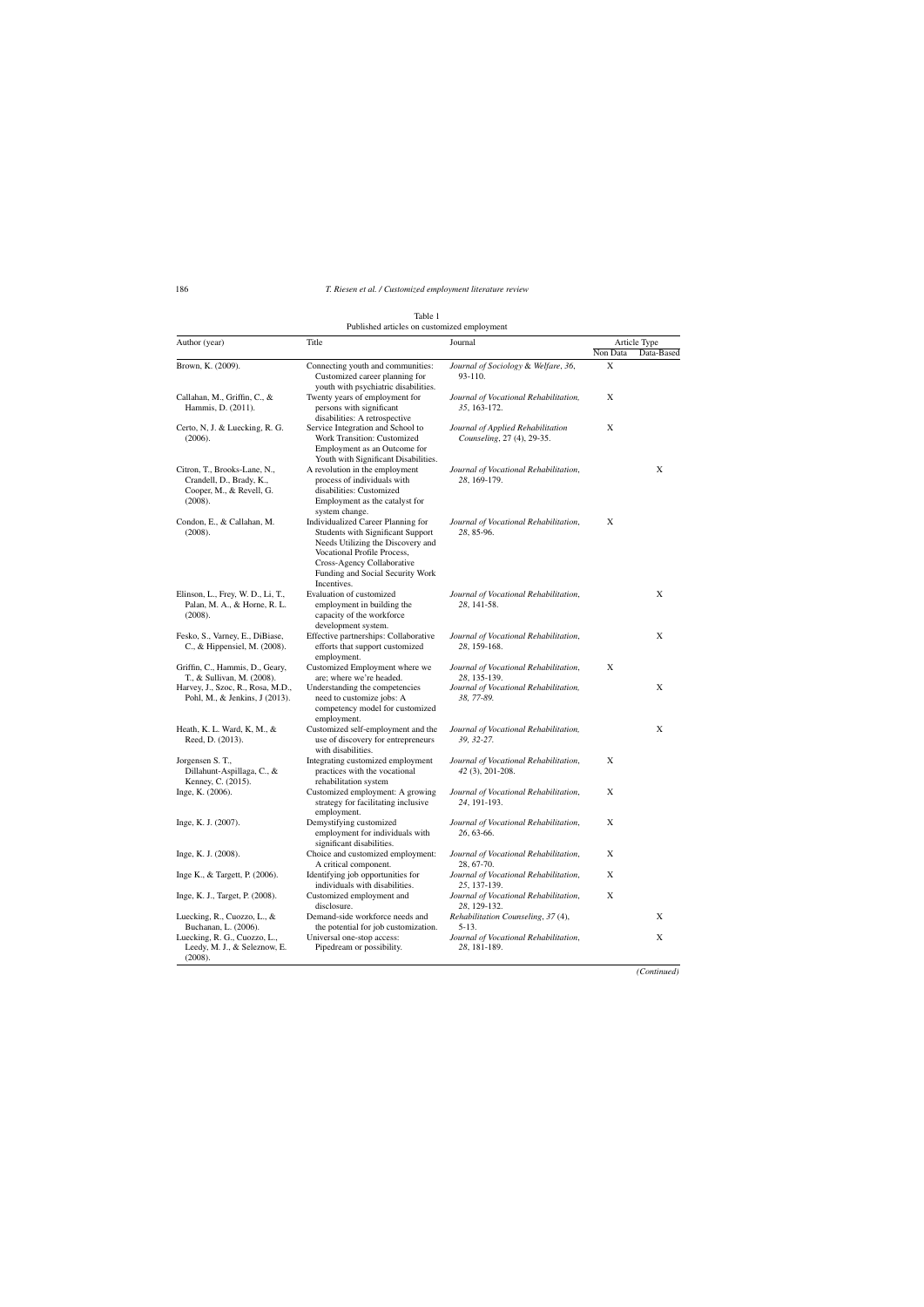| Luecking, D. M., Gumpman, P.,<br>Saecker, L., & Cihak, D.<br>(2006).                                                  | Perceived quality of life changes of<br>job seekers with significant<br>disabilities who participated in a<br>customized employment process. | Journal of Applied Rehabilitation<br>Counseling, 37, 22-28. |   | X |
|-----------------------------------------------------------------------------------------------------------------------|----------------------------------------------------------------------------------------------------------------------------------------------|-------------------------------------------------------------|---|---|
| Luecking, D. M., & Luecking, R.<br>G. (2006).                                                                         | A descriptive study of customizing<br>the employment process for job<br>seekers with significant<br>disabilities.                            | Journal of Applied Rehabilitation<br>Counseling, 37, 14-21. |   | X |
| Nicholas, R. B., Luecking, R. G.,<br>& Luecking, D. M. (2006).                                                        | Customized employment: from<br>policy to practice.                                                                                           | Journal of Applied Rehabilitation<br>Counseling, 37, 36-41. | X |   |
| Phillips, W. L., Callahan, M.,<br>Shumpert, N., Puckett, K.,<br>Petrey, R., Summers, K., $\&$<br>Phillips, L. (2009). | Customized transitions: discovering<br>the best in us.                                                                                       | Journal of Vocational Rehabilitation,<br>$30, 49-55.$       | X |   |
| Rogers, C. Lavin, D., Tran, T.,<br>Gantenbein, T., & Sharpe, M.<br>(2008).                                            | Customized employment: changing<br>what it means to be qualified in the<br>workforce for transition-aged<br>youth and young adults.          | Journal of Vocational Rehabilitation,<br>28, 191-207.       |   | Х |
| Revell, W. G., $&$ Inge, K. J.<br>(2007).                                                                             | Customized employment Q and A:<br>funding consumer-directed<br>employment outcomes.                                                          | Journal of Vocational Rehabilitation,<br>26, 123-127.       | X |   |
| Targett, P., Young, C., Revell, G.,<br>Williams, S. & Wehman, P.<br>(2007).                                           | Customized employment in one stop<br>career centers.                                                                                         | Teaching Exceptional Children, 40,<br>$6-11.$               | X |   |

Table 1 *(Continued)*

and job development activities using the CE framework. The project was implemented as part of a 10-year follow-up study so no outcome data were included in the report.

Finally, Targett, Young, Revell, Williams, and Wehman (2007) described how youth in transition used One Stop Career Centers to support customized career development. The authors explained how students used the resources from centers to obtain employment. These resources included career club curricula, mentoring programs, and internships. In addition, they described how students had access to CE resource staff who provided individualized representation and negotiation with employers.

*General CE articles.* Nine articles provided a general overview of the CE model and one article described a systems change initiative. First, Griffin, Hammis, Geary, and Sullivan (2008) provided background information about CE and described specific practices associated with implementation including discovery, resource ownership, and informational interviews. The authors described discovery as an assessment phase which served to understand the person with a disability and identify skills, talents, and interests. The culmination of the discovery process was a vocational profile describing ideal working conditions for the individual.

Several descriptive articles on CE were published in the *Journal of Vocational Rehabilitation* between 2006 and 2011. Inge (2006) provided a brief history of CE and an overview of funding and technical assistance. Inge (2007) described how people with significant disabilities could utilize CE to obtain employment through a series of questions and answers. Revell and Inge (2007) presented a series of questions and answers related to the funding of CE and consumer-driven funding. Inge (2008) described how informed choice empowered individuals to move from segregated facility-based programs to integrated community employment. The author articulated how informed choice was embedded in the customization process. Inge and Targett (2006) described the negotiation process, again through a series of questions and answers. Finally, Inge and Targett (2008) provided questions and answers on disability disclosure and CE. Each of these articles provided information about practical strategies to fund and implement CE with individuals with more significant disabilities.

Nicholas, Luecking, and Luecking (2006) examined the implications of CE strategies for improving employment outcomes of individuals with disabilities. The authors explored the potential inhibitors and facilitators of wider scale adoption of CE and recommended five critical practices to improve CE including: (a) career centers to develop more capacity to offer CE services,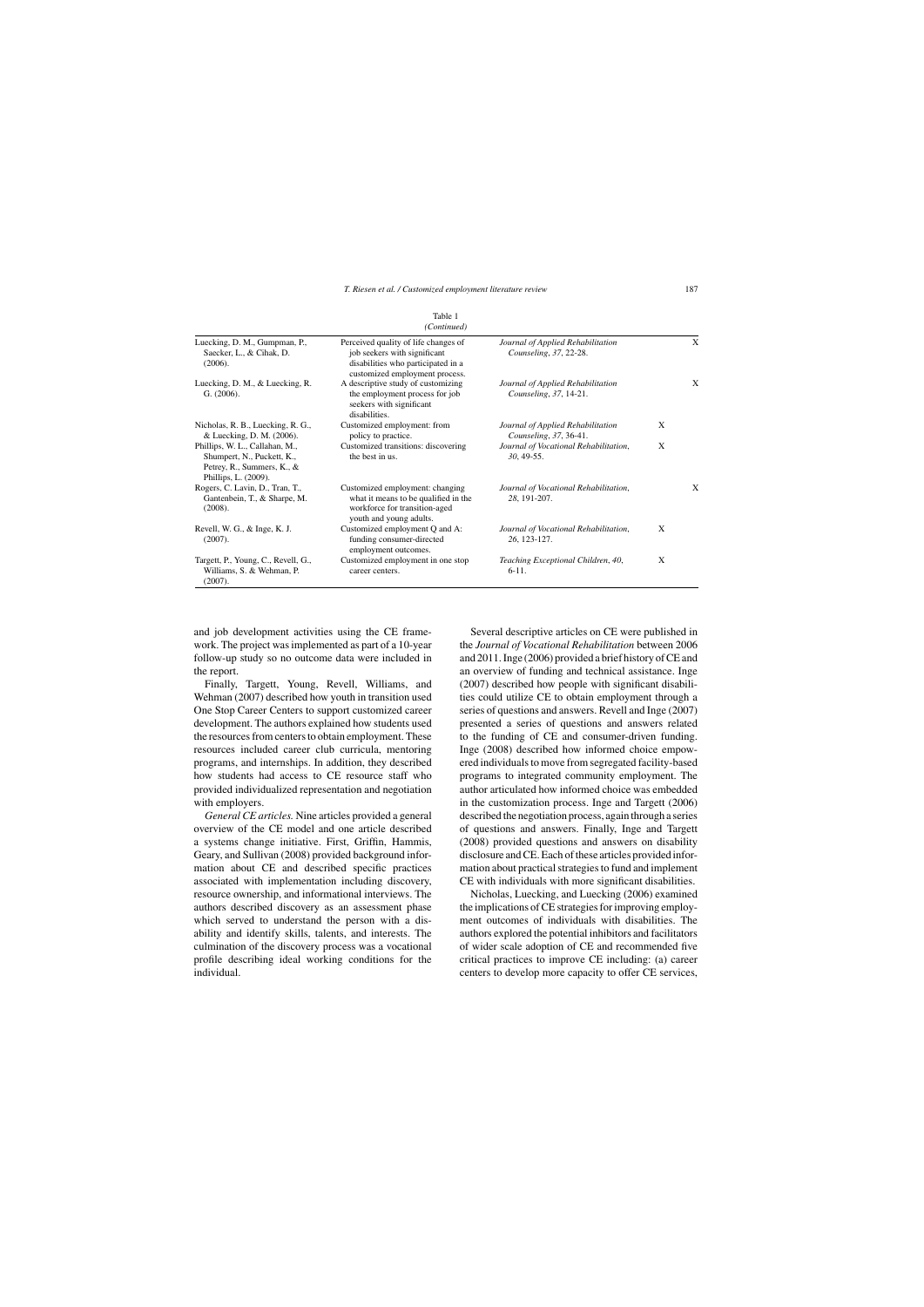(b) career centers to be linked to reliable community rehabilitation providers who were familiar with CE, (c) job seekers with significant support needs who obtained employment especially those who are at risk of waiting for services or are receiving segregated services, (d) braided funds and services to provide CE, (e) business leaders to facilitate and develop CE.

Callahan, Griffin, and Hammis (2011) provided a retrospective covering 20 years of employment for persons with significant disabilities. The authors provided a brief history of customized wage employment and provided information about customized self-employment and discovery. The authors also discuss how CE job development practices should be implemented in small businesses.

Finally, Jorgensen, Dillahunt, and Kenney (2015), described a systems change initiative implemented by the Florida Division of Vocational Rehabilitation. The initiative was a capacity-building project specifically designed to add the discovery component of CE to the VR evaluation process. The authors described the pilot programs, course training modules, technical assistance procedures, infrastructure and sustainability efforts, and evaluation and monitoring systems.

#### *3.2. Data-based research articles*

Ten data-based articles were published between 2006 and 2013. Citron et al. (2008) described and analyzed a 7-year systems change effort focused on developing CE opportunities through community rehabilitation programs. The project served 198 adults with disabilities including mental illness, developmental disability, and physical disability. Overall, 141 project participants obtained employment working an average of 15–20 hours a week and were paid an average of \$8.00 an hour. Seventy-three participants used CE to negotiate job duties, 59 were self-employed, and nine obtained a job where negotiation was not used. The authors identified six points of analysis on organizational development and change that helped facilitate the CE process, including: (a) staff development, (b) community partnerships and diversified funding and diversified funding strategies, (c) sustainability, (d) shift in managerial approaches and supervision, (e) changes in human resource processes, and (f) expansion of CE to diverse population. The authors provided detailed information on the systems change process and also provided two cases studies to exemplify the CE outcomes.

Luecking and colleagues conducted two studies on CE and provided outcome information for two CE model demonstration projects. First, Luecking, Cuozzo, and Buchanan (2006) conducted a telephone survey with nine employers who hired individuals with significant disabilities into CE. The survey was designed to ascertain information about each employer's reaction to hiring people with disabilities. The results indicated that job customization met employers needs, helped meet production goals, and improved customer satisfaction. All respondents indicated they would recommend the customized approach to other employers. Second, Luecking, Gumpman, Saecker, and Cihak (2006) examined quality of life changes of job seekers with significant disabilities who participated in the CE process. Study participants included 30 job seekers with cognitive, physical, psychiatric, learning, or multiple disabilities between the ages of 25 and 45. Thirtynine percent of the job seekers had never worked and 50% were not currently working. The authors adapted the Quality of Life Changes Scale (Conroy, 2001) to measure changes in life quality across two intervals in time and used one-way repeated measures analysis of variance to determine whether there was a relationship between the CE process and quality of life indicators. The authors reported participants attained significantly higher quality of life ratings on 12 of the 13 indicators across time. In addition, the average hourly wage for job seekers was \$6.36 (minimum wage in most states in 2006 was \$5.15) and customized employees worked and average of 16.45 hours per week. Third, Luecking and Luecking (2006) described the employment outcomes of 135 participants in a CE model demonstration project funded by ODEP. The ages of participants ranged between 16–56 years, 54% had a cognitive/intellectual disability, and the remaining participants reported other disabilities such as physical, psychiatric, autism, or specific learning disabilities. Seventy-one individuals obtained a customized job as a result of the model demonstration project. The average hourly wage at placement was \$6.65 and average hours worked per week was 19 hours a week. The mean duration from intake to job placement was 128 days (range = 11 to 374 days). The authors also provided case examples of customized jobs in a variety of employment settings. Finally, Luecking, Cuozzo, Leedy, and Seleznow (2008) described the Maryland customized employment partnership funded by the ODEP from 2003–2007 and designed to assist individuals with significant disabilities with obtaining integrated employment using CE strategies. Sixty-two individuals with a variety of disabilities participated in the project. The authors reported 89% of the participants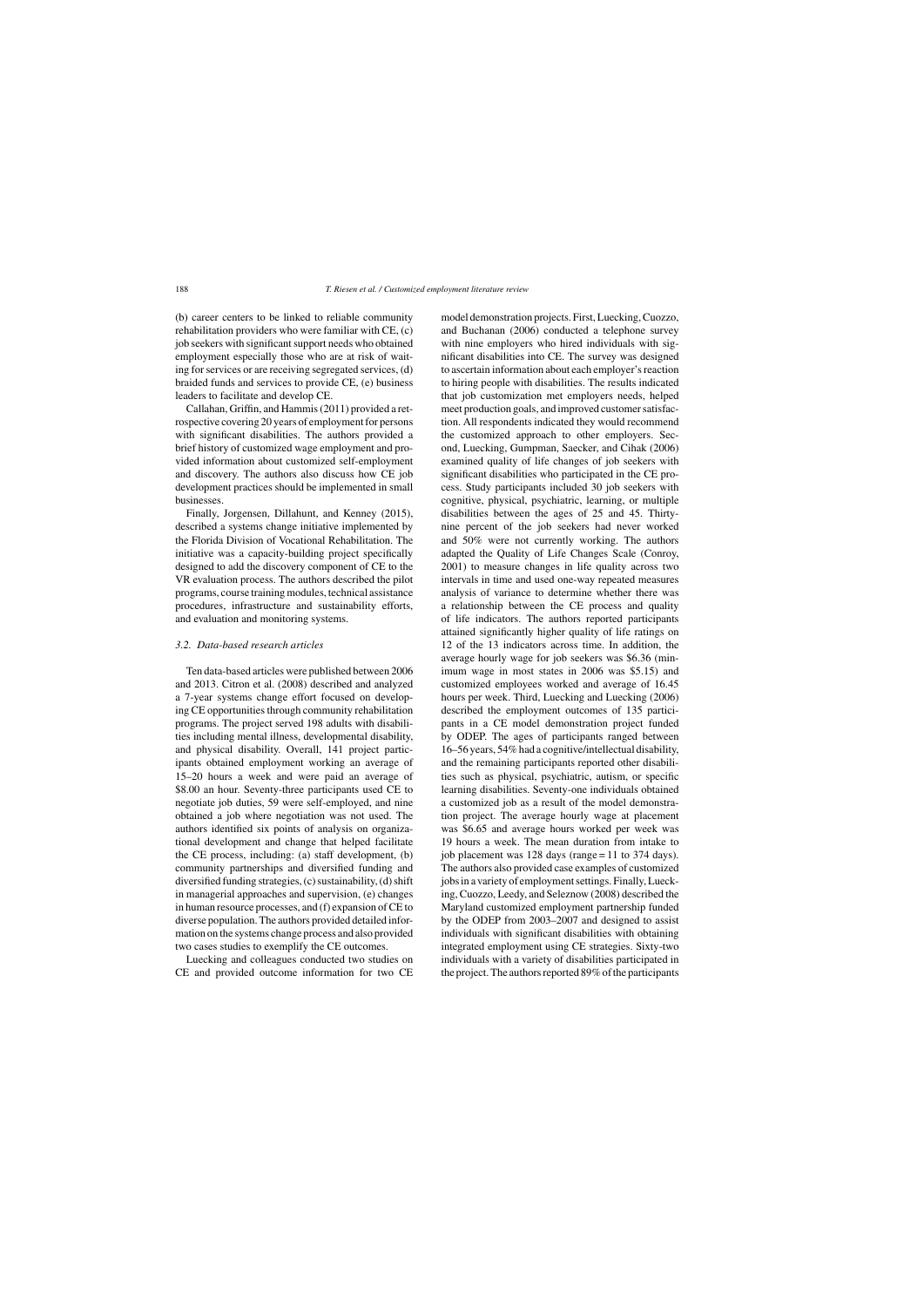achieved employment working and average of 22 hours per week at an average of \$9.31 an hour. The average time to achieve employment was 5.25 months.

Rogers, Lavin, Tran, Gantenbein, and Sharpe (2008) described a 5-year transition project where staff was trained to implement CE. The project served 475 transition-aged students. Most common disabilities were psychiatric, intellectual or development, or specific learning disabilities. The authors reported 287 participants obtained competitive employment. Participants averaged 28 work hours a week with a mean wage of \$8.17. In addition, 75% of those who obtained employment maintained their position for 6 months and 66% for 1 year.

Elinson, Frey, Li, Palan, and Horne (2008) evaluated ODEP-funded CE demonstration projects that were part of the one-stop system. A total of 6,555 individuals were served with 2,936 of these participants obtaining employment (44.8%). Most program participants reported psychiatric or emotional, cognitive, and physical disability. The authors collected both qualitative and quantitative data from CE demonstration projects. Qualitative data were collected from interviews and examination of quarterly reports. Quantitative outcome data were collected at three periods of time over a 2-year period and included information about competitive employment and retention rates, demographic and work-related characteristics, and program services received by participants. The researchers examined numerous outcome factors including duration of employment and wage, and found that individuals who obtained CE maintained consistent wage and hours over the 2-year period. The authors noted that while project sites were successful at assisting persons with disabilities develop job leads and preparing for interviews, only a few project sites successfully negotiated or carved new employment positions. Researchers also indicated that programs were successful at implementing components of CE but did not sustain after demonstration funding ended.

Fesko, Varney, DiBiase, and Hippensiel (2008) described numerous CE partnership models developed among workforce development systems and disability providers who received CE grants through the ODEP, Working for Freedom, Opportunity, and Real Choice Through Community Employment (Work-FORCE) actions grant initiative. The 26 CE and WorkFORCE action grantees were required to submit individual reports which were reviewed and cross referenced to identify themes related to developing partnerships. Emergent themes from qualitative data included (a) understanding partners, (b) building on preexisting partnerships, (c) identifying shared values and common vision, (d) creating collaborative service delivery, (e) developing multilevel partnerships, (f) creating collaborative partnerships, (g) developing customized support teams, and (h) systematizing service delivery collaboration. The review suggested collaboration was the primary innovation for all grant sites. The authors provided several recommendations for improving partnerships at both local and federal levels, such as positioning one-stop career centers as a "hub" of collaboration, encouraging disability providers to engage with one stops, and creating interagency work groups.

Harvey, Szoc, Rosa, Pohl, and Jenkins (2013) developed and described a CE competency model. The authors conducted a series of panel reviews with 26 subject matter experts to develop and refine a competency model including knowledge, skills, abilities, and other characteristics necessary to provide CE. The subject matter experts included researchers, trainers, and other individuals who provided CE to individuals with disabilities. One wave of interviews was conducted with 11 experts using a set of questions covering topics such as characteristics of their organization, experience with CE, implementation of CE, and activities performed during each component of the customized process. The qualitative data obtained from these interviews was compiled and used to refine a task list outlining knowledge, skills, activities, and other characteristics (KSAOs) of CE. The authors subsequently asked content experts to rate, sort, and verify competency model items for the previously identified KSAOs and tasks list. Based on this review, the authors identified 31 task items divided into components (discovery, job search planning, job development and negotiation, post-employment support). A total of nine competencies and 83 KSAOs for each competency were outlined. Competencies included: (a) positive and open approach to life; (b) customized job development; (c) CE components and process; (d) demonstration of respect and willingness to relate to others; (e) business and employment practices; (f) business networking; (g) information collection, interpretation, and use; (h) communication with others; and (i) development of plans and organization. The authors discussed implications for the CE competency model and suggested it be a tool for setting and implementing standards for CE services.

Heath, Ward, and Reed (2013) described a 4-year Startup Alaska research demonstration project whose purpose was to identify promising practices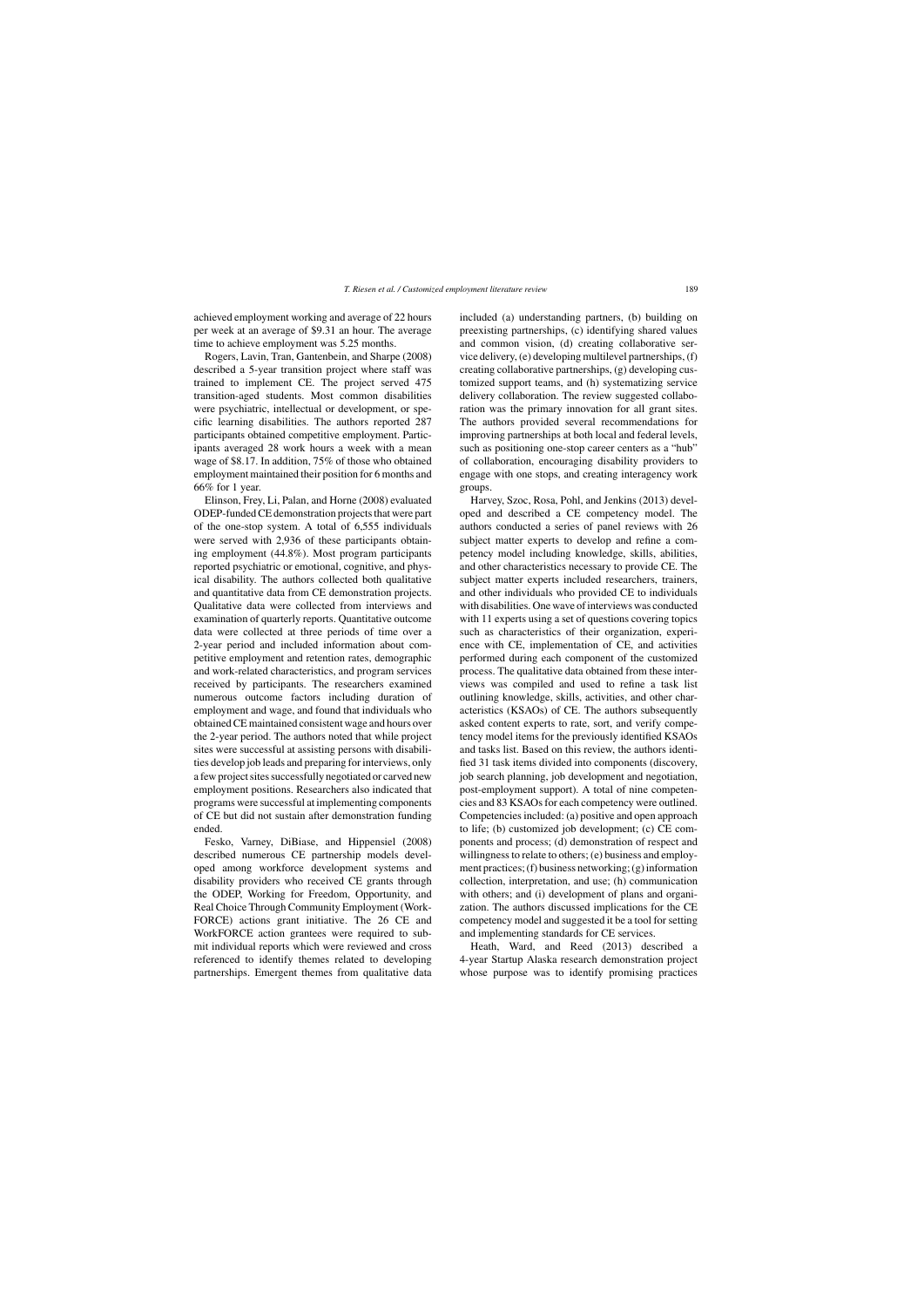in customized self-employment. The study included 71 participants with disabilities with non-cognitive mental impairment or physical impairment who received services from the StartUp project and other resources such as vocational rehabilitation, disability program navigators, small business development centers, school districts, and client assistance programs. The salient features of the model included a dedicated self-employment facilitator, discovery, access to a virtual incubator (monthly online business training and reviews of draft business plans) and business plan development. Project site staff received training and technical assistance from two national consulting firms who are experts on CE. The researchers developed and distributed a survey to participating facilitators and virtual incubators. The survey asked specific information about participant and program characteristics, and outcomes. The criterion variables for the study were business launch outcomes and the research documenting whether participants did or did not launch a business. Predictor variables included gender, age, disability, education level, wage, access to discovery, among others. The authors used a chi-square analysis to determine if there was an association between participating in the CE process and launching a business. The results suggested that the CE discovery process was associated with successful self-employment.

# **4. Discussion**

Fifteen non-data articles and 10 data-based studies on CE were reviewed. We find it noteworthy that although we identified 10 studies with descriptive data, there were no group experimental/quasi-experimental or single-subject research studies. While these descriptive studies provided general information about CE strategies, they did not sufficiently establish the efficacy of CE in research with experimental controls. Specifically, researchers have yet to conduct studies that systematically compare CE (or specific components) to other procedures to determine relative effectiveness. Without this research, we do not know what components of CE account for successful placements, nor in what circumstances certain aspects must be emphasized or finessed to be effective. For example, we may hypothesize that discovery is an iterative processes that leads to successful placement. We may hypothesize that for individuals with significant disabilities, CE works better when negotiated with small business owners who can dedicate time working with a service provider to learn how to support the employee with disabilities. Unfortunately, no validation data are available to support the hypotheses.

Moreover, researchers have yet to describe CE intervention(s) using fidelity measures with sufficient detail to allow replication across studies. Without systematic replication, an empirical basis for an intervention cannot be sufficiently established. Only when a series of replicated studies demonstrate the effectiveness of CE interventions will we adequately inform services providers, vocational rehabilitation counselors, transition teachers, and others about how to effectively implement CE with individuals with disabilities. A validated fidelity scale or flowchart with CE-based decision making framework would greatly improve implementation of CE across programs.

The lack of studies to establish empirical evidence supporting the efficacy of CE is surprising given the attention CE received at the Federal policy level. While descriptive research can enhance the field's understanding of CE and associated outcomes, model descriptions and outcome wage and hour data alone do not fully capture the necessary evidence to establish the utility of CE. In order to expand the field's knowledge about evidence-based CE practices, we suggest more research to examine in detail the effects of individual components and processes. This research should be designed to meet quality indicators for both group experimental/quasi-experimental research (Gersten, Fuchs, Coyne, Greenwood, & Innocenti, 2005) and single-subject research (Horner, Carr, McGee, Odom, & Wolery, 2005). These indicators include descriptions of (a) the participants and setting, (b) the intervention (independent variable) and outcome measures (dependent variables), (c) the fidelity of implementation measures, (d) the social validity measures and (e) the appropriate data collection and analyses. In addition, continued systematic peer reviews of research will help ensure a sufficient level of evidence supporting the interventions associated with CE (e.g. discovery, negotiation, training and support).

#### **5. Recommendations for future research**

Based on the authors' examination of existing research and what we consider weaknesses in the empirical base, we make five recommendations for future research: (a) validation on the effects of CE, (b) a CE fidelity of implementation scale, (c) research on employer engagement, (d) sustainability, and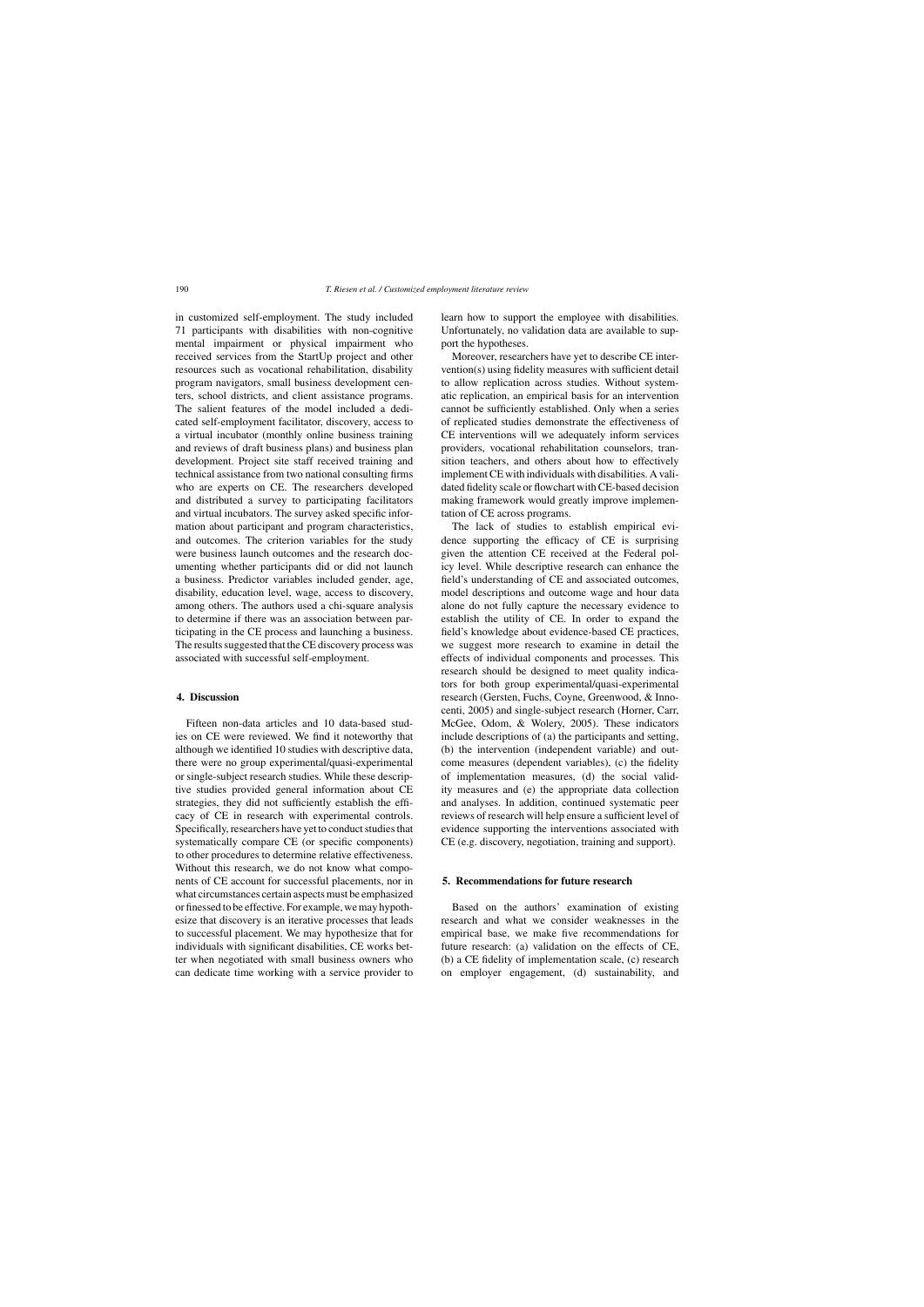(e) implementation of CE in the context of transition from school to employment. Other recommended research could be added to this list, but we will cover only these because they are considered most basic and important given the current development of CE.

# *5.1. Validation research on the effects of CE*

Consistent with Brown's (2009) recommendation, we suggest randomized trial research on the effects of CE or its components in producing desired outcomes, i.e., discovery, negotiation, and maintenance. Similar to Cook et al. (2005) who analyzed randomized trials of supported employment interventions with individuals who had severe mental illness, CE needs large-scale research to randomly assign participants to experimental groups (e.g., CE, supported employment) or control groups (e.g., searching of want ads) while analyzing dependent measures such as job acquisition, wages, hours, and self-satisfaction. Similarly, Wehman et al. (2014) conducted a randomized trial involving 18–21 year old individuals with autism spectrum disorder working in competitive employment. Like Wehman et al., CE needs research examining retention of jobs across time and the services necessary for sustaining employment. While such experimentation is expensive and meticulous, collaborations across research centers may produce the cumulative resources necessary.

# *5.2. Development and validation of a CE fidelity scale*

Because CE is a process driven strategy that involves a number of critical components (e.g. discovery, negotiation, follow-along), we recommend that a fidelity scale be developed and validated to determine the degree to which programs are adhering to high quality CE standards. For example, Bond, Becker, Drake, and Vogler (1997) developed a 15 item Scale instrument designed to assess the fidelity and implementation of the Individual Placement and Support model of supported employment for people with server mental illness. The development and validation of a CE fidelity scale would help capture essential practices and procedures used in service delivery. A CE fidelity scale would guide practitioners to systematically implement CE and also serve as an objective measure of performance during training on the critical features. In addition, a validated fidelity scale would assist funding agencies determine which community rehabilitation

agencies were aligning their practices with those outlined on the scale.

# *5.3. Employer engagement*

An interesting finding from this review was the paucity of research on how to effectively engage employers during the CE process. Given that one of the major attributes of CE is working directly with employers to negotiate or create a customized job, more research should be conducted to determine how best to engage and develop relationships with employers that result in placement and maintenance of employees with disabilities. Research should also examine how employer policies and practices influence (a) employer decisions to customized jobs, (b) formal policies and procedures that impede customizing a job, and (c) how on-the-job training and supports can be developed.

#### *5.4. Sustainability*

Ellison et al. (2008) reported that model CE programs had difficulty sustaining CE after demonstration funds were terminated. Clearly, more research needs to be conducted in this area so that researchers can identify different funding streams to support and maintain CE. Specifically, research should examine how time-limited funding agencies (VR) and long-term agencies (I/DD) can braid funding to meet the individual support needs of the customized employee.

#### *5.5. Transition from school to employment*

Given that paid employment experiences during the transition years are positively correlated to post-school outcomes (e.g., Benz, Lindstrom, & Yovanoff, 2000), it seems reasonable to expect that CE should be utilized in transition settings. Researchers should, therefore, examine how to effectively implement CE in schools. Specifically, research should examine how transition teachers can conduct discovery activities with their students and how embed discovery information into IEP goals to be carried out. Research should also examine how to effectively implement CE with high-school age youth with disabilities in community-based settings. Specifically, research should examine school and district facilitators and barriers to CE implementation, and how to effectively train special education teachers, paraeducators, and others involved in customized service delivery.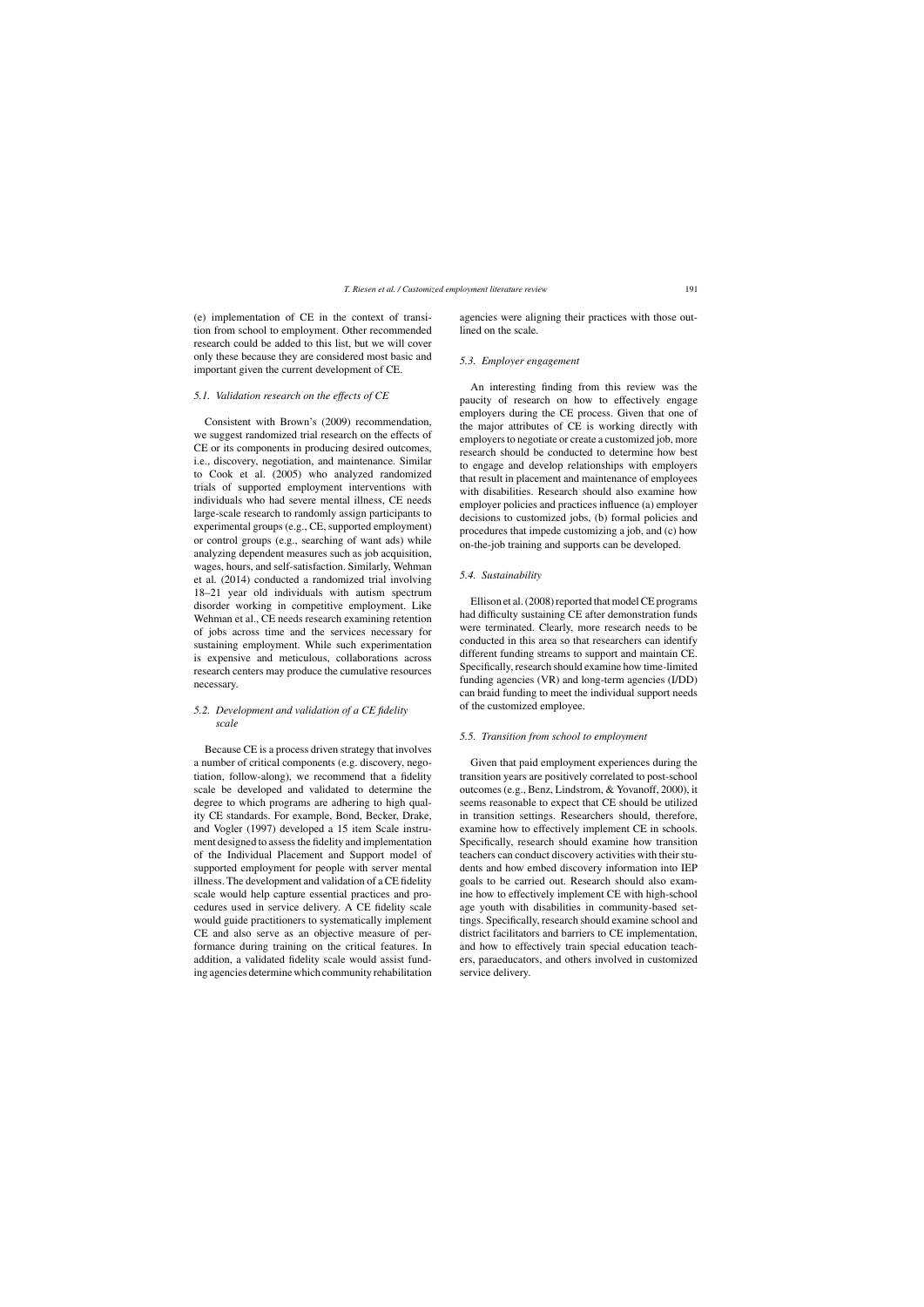# **6. Conclusions**

Findings from this review indicate that CE is contributing to positive integrated employment outcomes for individuals with disabilities. Indeed, there is heuristic value in both the non-data and data-based articles we reviewed because they (a) helped establish a conceptual framework for CE, (b) provided descriptions on how to implement CE in a variety of contexts and (c) provided descriptive evidence that CE practices are improving integrated employment outcomes such as wages, hours worked, and quality of life. Despite the value of this information, there still remain questions about the evidence base for effectively implementing CE at both the practitioner and systems levels. Because CE is a process that uses numerous strategies (e.g., discovery, negotiation, job carving, informational interviews, self-employment, systematic instruction) and requires meaningful coordination and cooperation across agencies to produce employment outcomes, the likelihood of implementing CE with high fidelity across different agencies may be diminished without more research that can directly translate to practice.

Because CE is now recognized and defined at the federal policy level, we advocate for additional research to replicate, validate and establish the evidence base for CE. Without more validation research, we run the risk of adopting an under-defined model with poor fidelity of implementation. This could lead to a variety of non-evidence based practices implemented by poorly informed practitioners all operating under the guise of "customized employment." More rigorous research will deepen our understanding of the complexities of CE and help us implement and improve CE. This information will assist us to create more buy-in and promote sustainability from various stakeholders such as vocational rehabilitation, intellectual and developmental disability state agencies, and special education transition programs. Most important, in-depth research on CE will lead to more efficient, effective, and individually tailored service to people with significant disabilities.

# **7. Acknowledgement of other relevant literature**

While this review focused on articles published in peer-reviewed journals, we acknowledge other valuable non-peer reviewed materials that describe components and process of CE. For example, Keeton, Brooks-Lane, Griffin, and Cassidy (2015) developed a rural employment replication manual based on the Florida Rural Routes to Employment Project. The manual provided comprehensive information about the process components of CE including discovery, negotiation, and supports. The manual included information about barriers, resources and solutions used to facilitate improved employment outcomes. In addition, national consultants such as Marc Gold and Associates and Griffin-Hammis and Associates have been engaged in CE development and capacity building projects around the United States. As a result of their work, they developed a number non-peer reviewed white papers, manuals, fact sheets and resources related to customized employment service delivery. These publications provided information that can help researchers identify variables related to effective CE service delivery.

#### **References**

- APSE (2015). *Employment first across the nation*. Retrieved from [http://www.apse.org/wp-content/uploads/2014/10/Employment](http://www.apse.org/wp-content/uploads/2014/10/EmploymentFirst_Infographic.pdf) First [Infographic.pdf](http://www.apse.org/wp-content/uploads/2014/10/EmploymentFirst_Infographic.pdf)
- Bayer, S., Brown, T., Akandi, R., & Rapley, M. (2010) A comparison of life outcomes for people with disabilities in supported employment, day services, and employment enterprises. *Journal of Applied Research in Intellectual Disabilities*, *23*, 290-295.
- Benz, M.R., Lindstrom, L., & Yovanoff, P. (2000). Improving graduation and employment outcomes of students with disabilities: Predictive factors and student perspectives. *Exceptional Children*, *66*, 509-529.
- Bond, G. R., Becker, D. R., Drake, R. E. & Vogler, K. (1997). A fidelity scale for the Individual placement and support model of supported employment. *Rehabilitation Counseling Bulletin*, *40*, 265-284.
- Brown, K. (2009). Connecting youth and communities: Customized career planning for youth with psychiatric disabilities. *Journal of Sociology* & *Welfare*, *36*, 93-110.
- Butterworth, J., Smith, F. A., Hall, A. C., Migliore, A., Winsor, J., & Domin, D. (2014). *StateData: The national report on employment services and outcomes 2013*. Boston, MA: University of Massachusetts Boston, Institute for Community Inclusion.
- Callahan, M., Griffin, C., & Hammis, D. (2011). Twenty years of employment for persons with significant disabilities: A retrospective. *Journal of Vocational Rehabilitation*, *35*, 163-172.
- Certo, N., J. & Luecking, R. G. (2006). Service integration and school to work transition: Customized employment as an outcome for youth with significant disabilities. *Journal of Applied Rehabilitation Counseling*, *27*, 29-35.
- Cimera, R. (2012). The economics of supported employment: What new data tell us. *Journal of Vocational Rehabilitation*, *37*, 109-117.
- Cimera, R., & Burgess, S. (2011). Supported versus sheltered employment; cumulative cost, hours worked, and wages earned. *Journal of Vocational Rehabilitation*, *35*, 85-92.